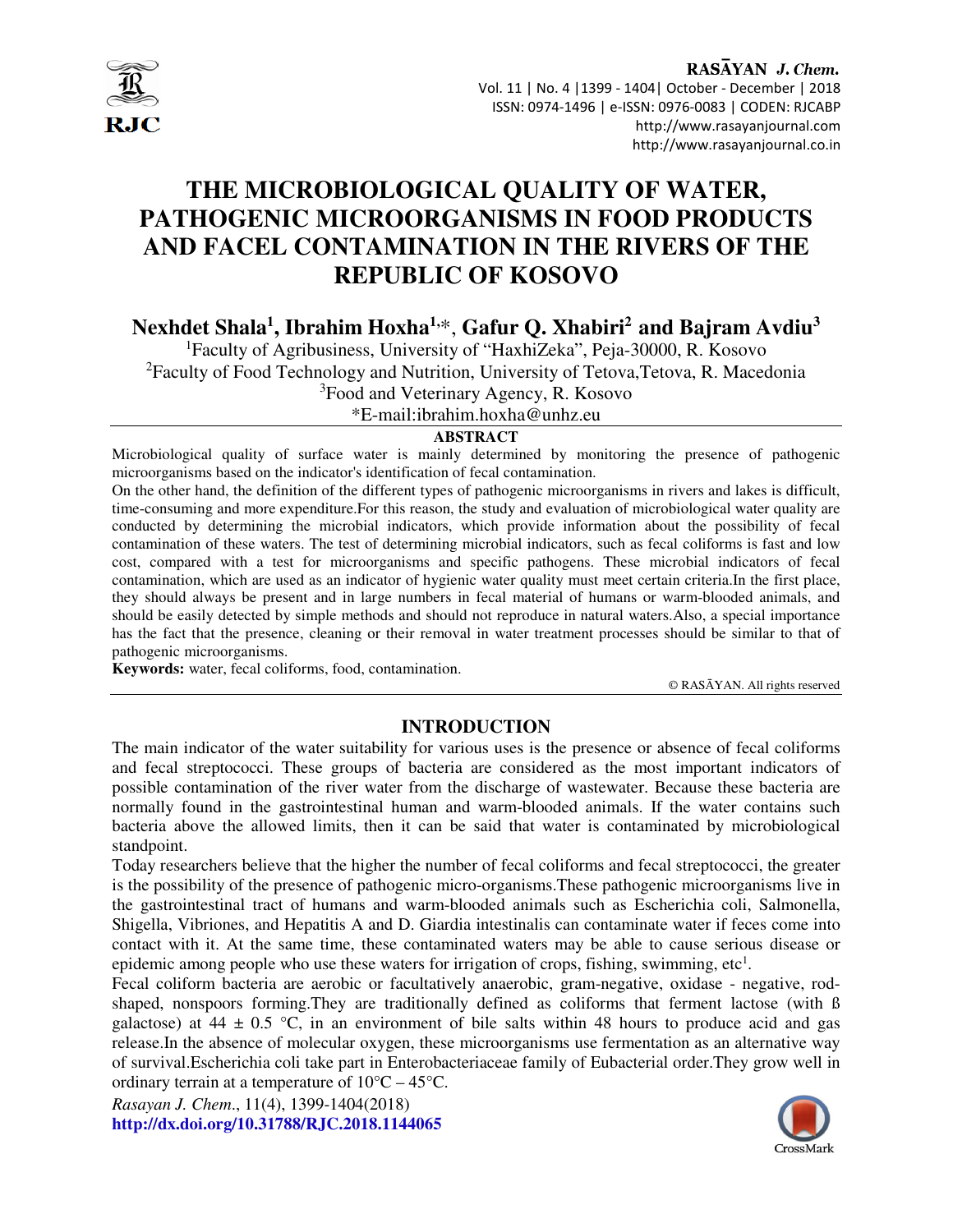#### RASAYAN J. Chem.

The optimum temperature is  $37^{\circ}C^2$ . Typical colonies of Escherichia coli are usually easily distinguished by their characteristic appearance on different terrains because they ferment lactose.

Intestinal enterococci (E.faecalis, E.faecium, E.aviumand E.gallinarum) are fecal streptococci that grow in the presence of 6.5% NaCl at a temperature of 45°C. E.faecium,E.faecalis, and are present in the feces of humans and animals. Agreements between the Council of Europe and European Parliament have made possible the revision of the Surface Water Directive, so that it fits with the current standards, which define microbiological standards for water quality, see Table-1.

| Table-1: New Directive 2000/7/EC for Surface waters. |                       |                       |                        |  |  |  |  |
|------------------------------------------------------|-----------------------|-----------------------|------------------------|--|--|--|--|
| Parameter                                            | Excellent Quality (A) | Good Quality (B)      | Sufficient Quality (C) |  |  |  |  |
| Intestinalenterococci<br>(CFU/100ml)                 | $200$ <sup>*</sup> )  | $400($ *              | $330($ **              |  |  |  |  |
| Escherichia Coli<br>(CFU/100ml)                      | $500$ (*)             | $1000$ <sup>*</sup> ) | $900$ <sup>**</sup>    |  |  |  |  |

|  |  | Table-1: New Directive 2006/7/EC for Surface Waters <sup>3</sup> . |  |  |
|--|--|--------------------------------------------------------------------|--|--|
|--|--|--------------------------------------------------------------------|--|--|

CFU/100ml = Colony forming units /100ml

(\*) based on 95 % of evaluation; (\*\*) based on 90% of evaluation

### **The Microbiological Quality of the Agricultural Crops that are Consumed Fresh**

Good quality of human life is the main objective in the whole world. The healthy life is closely related to the environment in which we live and with food safety, especially with the foods that are consumed fresh.**<sup>4</sup>**The fresh crop consumption is steadily increasing, due to the awareness of people about a healthy food diet.It is important that these crops are not contaminated by pathogenic micro-organisms, which have a great impact on public health.<sup>5</sup>

#### **Sources of Agricultural Crops Contamination**

Microbiological contamination continues in the same way during the vegetable harvest and continues during trading, when trading is often done on the road, beyond any standards. Microbiological contamination is a very important aspect of contamination of fresh vegetables because it is the main route of transmission of pathogenic microorganisms from food to people who consume these vegetables.

During the cultivation of agricultural products are used different types of organic compost. These include chemical fertilizers (nitrogen, phosphorus and potassium) compound fertilizers, organic fertilizers and animal fecal composed with human fecal<sup>6</sup>. To animal, organic manure may be present pathogens such as Campylobacter, Salmonella, E. coli 0157: H77.

Pesticides are commonly used in the process of cultivating agricultural products.Their use consists in the control of bacteria, moss, insects etc. Usually, pesticides are in powder or liquid form and are divided into: insecticides, fungicides and herbicides, which have a specific action against different populations.Dissolved pesticides may be a suitable environment for the survival and growth of different microorganisms, including pathogens such as Salmonella, Shigella, E. coli 0157: H7 and L. monocytogenes.

Birds' feces are recognized as a source of bacterial contaminants, including pathogens of food origin, such as Salmonella spp. Animals are another potential source of contamination of vegetables including livestock, birds or different insects.<sup>8</sup>

Urban, industrial and hospital dumping - The riverbed of "DriniiBardhe" and "Ibri" has been and is the collection and urban discharge of industrial products of the community's activity.These discharges with high contents of various chemical elements as N, P and S are affecting the eutrophication of the area and making a stifling environment.<sup>9</sup>

#### **EXPERIMENTAL**

The research was conducted during the period 2014– 2016. In this study were analyzed the determination of fecal coliform and fecal streptococci as an indicator of contamination in samples of fresh vegetables (lettuce, onion and parsley), which were irrigated with water from the rivers "DriniiBardhe" and "Ibri",and were consumed fresh.Analytical methods of determination: determination of fecal coliforms by the method of MPN (Most probable Numbers) in samples of river water and fresh vegetables<sup>10</sup>.

The number of fecal coliforms, as microbial indicators in water samples and fresh vegetables were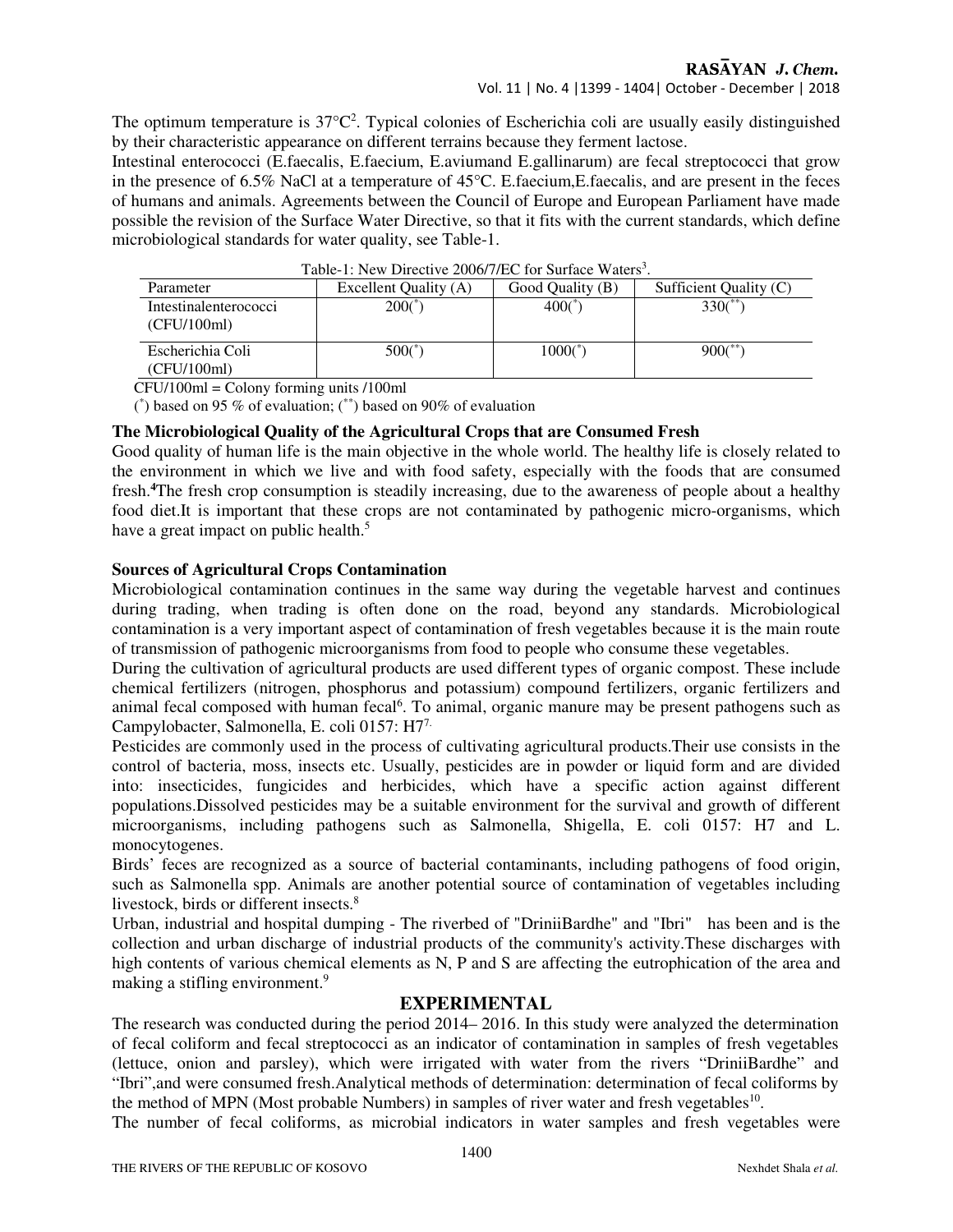determined by statistical evaluation called the most probable number (MPN).MPN is the most probable number of coliform or streptococci in 100 ml water**<sup>11</sup>** .

For the river water analysis was obtained from 81 samples, while vegetables from 54 samples from different stations, Fig.-1.



Fig.-1: Sampling Points that showed in the "DriniiBardhe"(D) and "Ibri" (S).

#### **RESULTS AND DISCUSSION**

Results for fecal coliform in the water of "DriniiBardhe" and "Ibri" show that fecal coliform values represent a dynamic at seasons and different stations.

In Table-2 and 3 are given the content of *fecal coliform* and descriptive statistics of fecal coliform seasonality in the "Drini Bardhe" river. In the river "DriniiBardhe" the station with the highest values of fecal coliform is D3 station (River Bridge in Klina) compared to D2 and D4, but these two stations represent high values of this bacterial indicator.D3 station (River Bridge in Klina), the Cf values ranging from 43000 bacteria/100 ml (summer 2014) to 12000000 bacteria/100 ml (summer 2016). These values, and the values of two other stations, D2 (Appareled) and D4 (except 3 seasons) are up to 4 times higher than the rates set by Directive 76/160 / EEC and 2006/7 / EC. Station D2 (Appareled), the value of Cf range 28000 bacteria/100 ml (winter 2015) to 460000 bacteria/100 ml (spring-summer 2015), while the station D4 value of Cf ranges from 750 bacteria / 100 ml (spring 2015) to 750000 bacteria / 100 ml (summer 2015).

| Table-2: Values of Fecal Coliform (Bacteria/100ml) by MPN Table, Stations of the "DriniiBardhe" River During |  |
|--------------------------------------------------------------------------------------------------------------|--|
| $\frac{1}{2}$ and $\frac{1}{4}$ and $\frac{1}{4}$                                                            |  |

| June 2014-2016 |               |     |                |          |        |            |        |        |                |
|----------------|---------------|-----|----------------|----------|--------|------------|--------|--------|----------------|
| Years          | Seasons       | D1  | D <sub>2</sub> | D3       | D4     | D5         | D6     | D7     | D <sub>8</sub> |
|                | Summer        | 210 | 75000          | 43000    | 1500   | 200        | 1500   | 1400   | 140000         |
| 2014           | Autumn        | 150 | 93000          | 1500000  | 4600   | 210        | 450000 | 46000  | 44000          |
|                | Winter        | 140 | 46000          | 1400000  | 14000  | 1500       | 150    | 160    | 93000          |
|                | Spring        | 200 | 460000         | 9400000  | 750    | 230        | 2100   | 2200   | 7500           |
|                | Summer        | 240 | 460000         | 12000000 | 750000 | 240        | 92000  | 73000  | 230000         |
| 2015           | Autumn        | 240 | 93000          | 750000   | 23000  | 210        | 12000  | 12000  | 93000          |
|                | Winter        | 230 | 28000          | 230000   | 2300   | 180        | 23000  | 21000  | 43000          |
|                | <b>Spring</b> | 230 | 39000          | 75000    | 2300   | <b>200</b> | 9300   | 9400   | 2300           |
| 2016           | Summer        | 240 | 340000         | 7200000  | 44000  | 210        | 37000  | 12000  | 120000         |
|                | Autumn        | 240 | 340000         | 7200000  | 430000 | 210        | 38000  | 110000 | 12000          |

|  | Table- 3: Descriptive Statistics of Fecal Coliform Seasonality in the "Drini Bardhe" River |
|--|--------------------------------------------------------------------------------------------|
|--|--------------------------------------------------------------------------------------------|

|                        | Parameter | Winter   | Spring   | Summer  | Autumn   |
|------------------------|-----------|----------|----------|---------|----------|
|                        | Average   | 227271.3 | 1234685. | 1715683 | 308123.8 |
| <b>Fecal Coliforms</b> | Median    | 15150.00 | 20650.00 | 59000   | 58500.00 |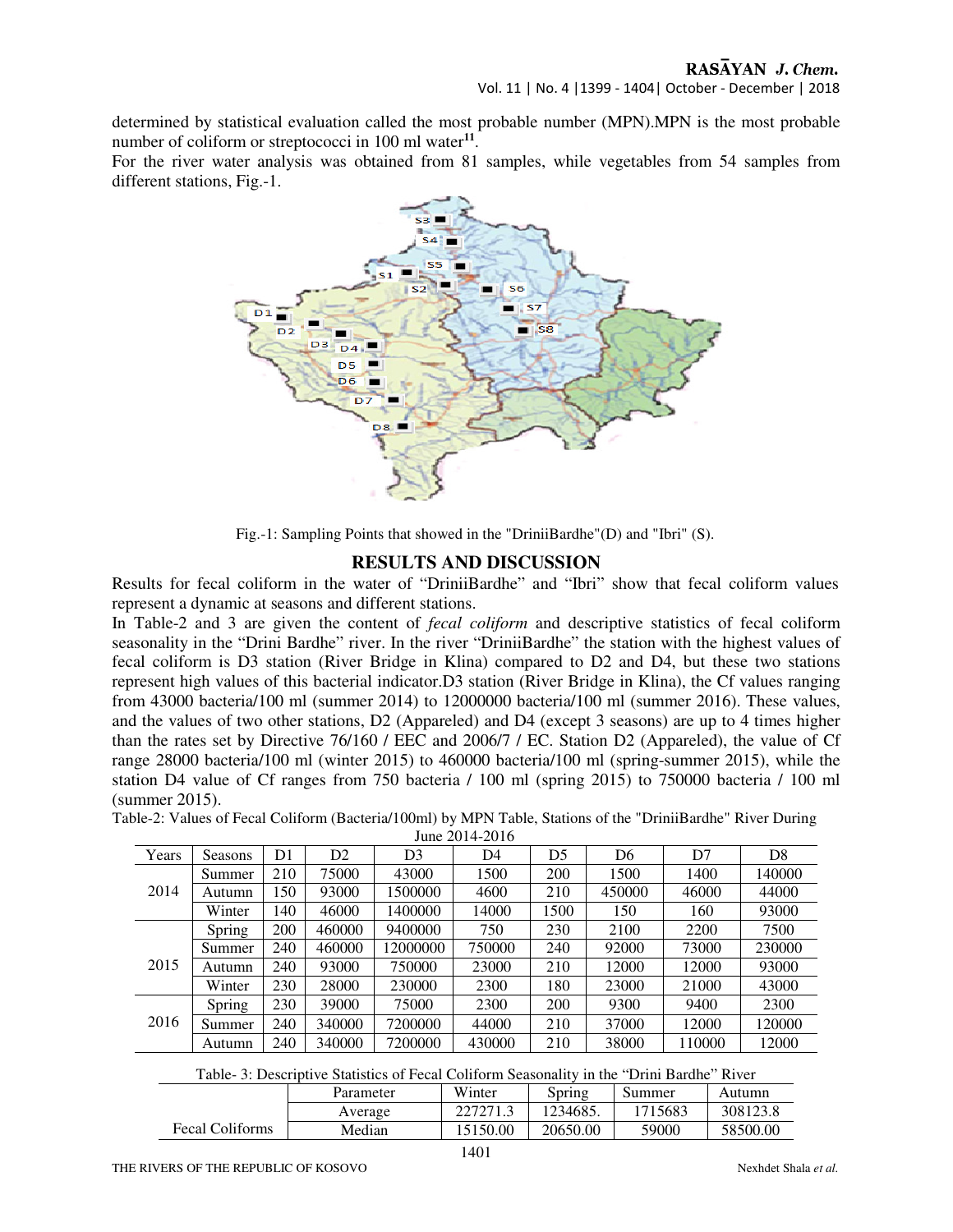## RASAYAN J. Chem.

| (MPN/100ml) | Maximum             | 1500000  | 9300000  | 12000000 | 1500000  |
|-------------|---------------------|----------|----------|----------|----------|
|             | Minimum             | 140.0000 | 200.0000 | 210      | 150,0000 |
|             | Dev. Std.           | 520616.4 | 3262628. | 3876571  | 543910.9 |
|             | <b>Skewness</b>     | 2.166134 | 2.257605 | 2.01877  | 1.566229 |
|             | Kurtosis            | 5.860500 | 6.116328 | 5.435036 | 3.905145 |
|             | Jarque-Bera         | 8.983671 | 10.03288 | 11.11557 | 3.543861 |
|             | Probability         | 0.011200 | 0.006628 | 0.003857 | 0.170005 |
|             | Sum                 | 1818170  | 9877480  | 20588190 | 2464990  |
|             | No. of measurements |          | 8        | 12       | 8        |

Vol. 11 | No. 4 |1399 - 1404| October - December | 2018

Table- 4: Fecal Coliform Values (Bacteria/100ml) by MPN Table, "Ibri" River Stations During the Period June 2014 - June 2016

| Years | <b>Seasons</b> | S <sub>1</sub> | S <sub>2</sub> | S <sub>3</sub> | S4   | S <sub>5</sub> | S6   | S7   | S8   |
|-------|----------------|----------------|----------------|----------------|------|----------------|------|------|------|
| 2014  | Summer         | 1500           | 4300           | 430            | 900  | 140            | 430  | 4300 | 4800 |
|       | Autumn         | 90             | 6500           | 15000          | 240  | 110            | 1500 | 7500 | 7900 |
| 2015  | Winter         | 70             | 7500           | 15000          | 230  | 90             | 1500 | 1500 | 1400 |
|       | Spring         | 110            | 9300           | 6400           | 430  | 40             | 230  | 750  | 800  |
|       | Summer         | 230            | 12000          | 23000          | 2300 | 150            | 7500 | 9300 | 9400 |
|       | Autumn         | 230            | 4300           | 7500           | 430  | 120            | 2300 | 4300 | 4500 |
| 2016  | Winter         | 210            | 2400           | 11000          | 2100 | 90             | 4600 | 4600 | 4800 |
|       | Spring         | 40             | 430            | 23000          | 40   | 30             | 2400 | 2300 | 2400 |
|       | Summer         | 210            | 930            | 28000          | 2100 | 110            | 6400 | 7500 | 8000 |

| Table- 5: Descriptive Statistics of Fecal Coliform According to Seasons in the River "Ibri" |
|---------------------------------------------------------------------------------------------|
|                                                                                             |

|                                | Parameter           | Winter   | Spring   | Summer   | Autumn   |
|--------------------------------|---------------------|----------|----------|----------|----------|
|                                | Average             | 52221.67 | 3605.000 | 54350    | 10173.7  |
|                                | Median              | 35000.00 | 2200.000 | 15000    | 2850.00  |
| Fecal Coliform-<br><b>Iber</b> | Maximum             | 150000.0 | 9300.000 | 230000   | 46000.0  |
|                                | Minimum             | 150.0000 | 200,0000 | 200      | 21.0000  |
|                                | Dev.Std.            | 59124.34 | 3861.522 | 78112.17 | 17910.0  |
|                                | <b>Skewness</b>     | 0.739667 | 0.609719 | 1.380157 | 0.638706 |
|                                | <b>Kurtosis</b>     | 2.150468 | 1.677648 | 3.77638  | 3.910348 |
|                                | Jarque-Bera         | 0.727534 | 0.808910 | 3.083287 | 2.892542 |
|                                | Probability         | 0.695053 | 0.667340 | 0.214029 | 0.235447 |
|                                | Sum                 | 313330.0 | 21630.00 | 489150   | 61042.0  |
|                                | No. of measurements | 6        | 6        | 9        | 6        |

In Table-4 and 5 are given the content of *fecal coliform* and descriptive statistics of fecal coliform seasonality in the "Ibri" river, show that fecal coliform values represent a dynamic at seasons and at different stations<sup>12</sup>. The lowest number of fecal coliform is in Springer 2015 with 40 bacteria/100ml, while higher in the summer of 2016 with 28000 bacteria/100ml, while S3 has a higher level of fecal coliform, and lower level of fecal coliform have in S1.

As well as statistical analysis showing the highest level of coliform fecal we have in the summer. To study the microbiological contamination of agricultural crops that are irrigated with water, from the river "DriniiBardhe" and "Ibri"were selected 3 types of leafy vegetables, which are consumed fresh:

- Green salad- Lactucasativa.
- Onion- Allium cepa.
- Parsley-Petroselinum hortense.

Seasonal dynamics of fecal coliform in fresh vegetables (green salad, fresh onion and parsley), which are irrigated with water from the rivers of "DriniiBardhe" and "Ibri".

The obtained results from the study period (June 2014 - 2016), for fecal coliform in fresh vegetables,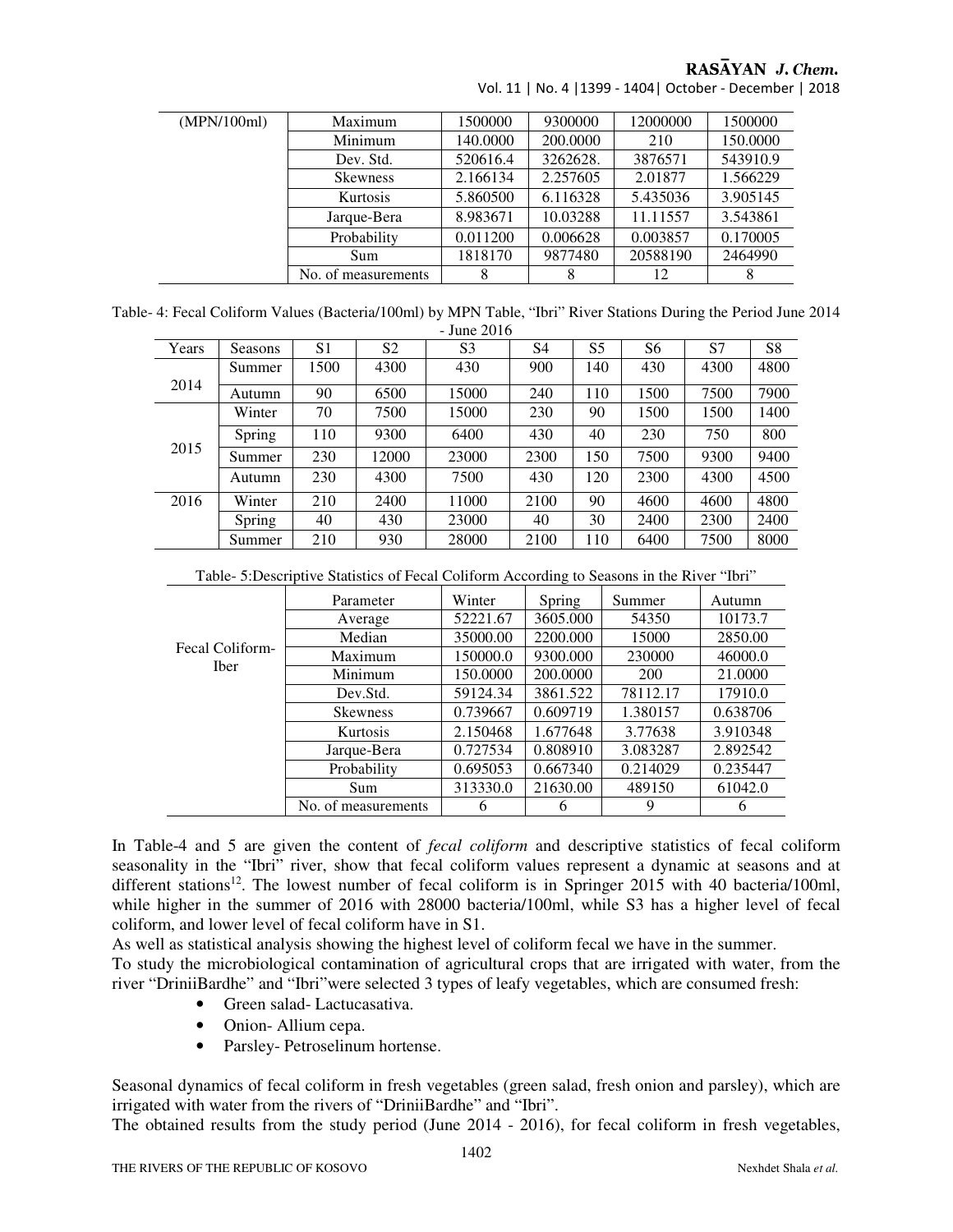Vol. 11 | No. 4 |1399 - 1404| October - December | 2018

which are irrigated with water from the "DriniiBardhe" river appears in the following table.

| Years | Seasons | Salad   | Onion  | Parsley | Water for Irrigation |
|-------|---------|---------|--------|---------|----------------------|
|       | Summer  | 43000   | 28000  | 39000   | 7500000              |
| 2014  | Autumn  | 1500000 | 930000 | 1600000 | 150000               |
|       | Winter  | 210000  | 210000 | 23400   | 150000               |
| 2015  | Spring  | 4300    | 28000  | 39000   | 9300000              |
|       | Summer  | 460000  | 430000 | 640000  | 12000000             |
|       | Autumn  | 23000   | 21000  | 20000   | 750000               |
|       | Winter  | 21000   | 15000  | 23000   | 240000               |
| 2016  | Spring  | 28000   | 23000  | 21000   | 75000                |
|       | Summer  | 430000  | 460000 | 350000  | 43000                |

Table-6: Values of Fecal Coliform (Bacteria/100ml) by MPN Table, the Fresh Vegetables and Water of the River "DriniiBardhe" in Green Houses During June 2014-2016.

In the Table-6 it is observed that the level of fecal coliform in any fresh vegetables at every station of the river "DriniiBardhe" is different, but the trend of progress in different seasonal periods is almost the same. This means that in the same season, high values are observed in three types of vegetables for every station and in another season these may increase or decrease. This is explained by the fact that in each station 3 types of vegetables irrigated with the same river water with certain bacteriological parameters. Likewise, the type of soil, chemical fertilizers and pesticides used are the same in every station. Contaminated river water used for irrigation may be one of the main contaminants of fresh vegetables. At sampling station D8, lower values of fecal coliforms are: salads - 4300 bacteria/100 ml (spring 2014); 15000 onions (winter 2015); parsley 21000 bacteria/100 ml (autumn 2014).While higher values of Cf in three types of vegetables are reached in autumn 2014 (salads 1500000 bacteria/100 ml, onions 930000 bacteria/100 ml and parsley 1600000 bacteria/100 ml).These Cf values in this station are 2-3 times higher than the maximum allowable level of 1000 bacteria  $/1$   $g<sup>13</sup>$ .

In Table-7 we notice that Cf high levels in samples of 3 types of vegetables that are consumed fresh can be explained by the fact that they are irrigated with contaminated water of the river" Ibri", which at this station highest value has reached in summer 2014 (11000000 bacteria/100 ml), while the lowest value reached in the summer of 2015 (43000 bacteria /100 ml). Contaminated water in the river "Ibri" may be one of the main factors of bacterial pollution, contaminants along with other factors such as fertilization, soil, pesticides, etc.

|       |         |       | 1011. |         |                      |
|-------|---------|-------|-------|---------|----------------------|
| Years | Seasons | Salad | Onion | Parsley | Water for irrigation |
|       | Summer  | 300   | 7500  | 9300    | 11000000             |
| 2014  | Autumn  | 6400  | 3900  | 4300    | 44000                |
|       | Winter  | 2300  | 2800  | 21090   | 150000               |
| 2015  | Spring  | 7500  | 6400  | 6400    | 7500                 |
|       | Summer  | 24000 | 43000 | 21000   | 230000               |
|       | Autumn  | 2100  | 2000  | 2000    | 93000                |
|       | Winter  | 1500  | 1400  | 1400    | 46000                |
| 2016  | Spring  | 1100  | 900   | 900     | 2300                 |
|       | Summer  | 9300  | 9300  | 7500    | 15000                |

Table-7: Values of Fecal Coliform (Bacteria/100ml) by MPN Table in Fresh Vegetables and Water of the River "Ibri".

#### **CONCLUSION**

Based on the results of microbiological analysis of water samples of the rivers" Drinii Bardhe" and "Ibri", and of fresh vegetables, which are irrigated with water from these rivers, brought out the following conclusions:

• The presence of fecal coliforms in the "Drinii Bardhe" and "Ibri" river is an indicator of bacteriological water quality.